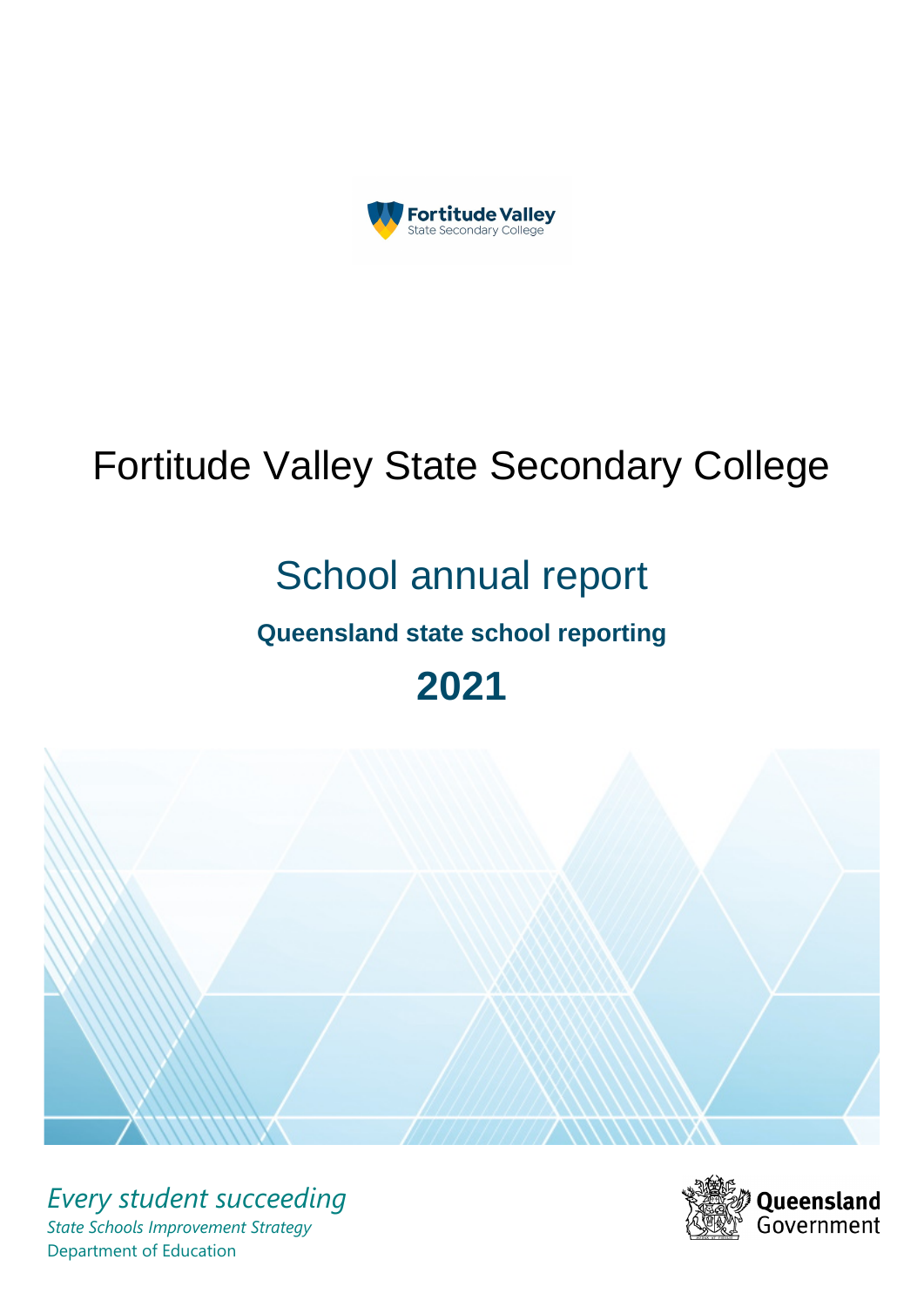**OFFICIAL – Public** Published as information source only. Public information used to create this report may not appear in this format in the public domain Please refer to disclaimer information.

#### **Contact details**

| <b>Postal Address</b> | PO Box 605 Fortitude Valley 4006       |
|-----------------------|----------------------------------------|
| <b>Phone</b>          | $(07)$ 3016 8888                       |
| Fax                   |                                        |
| Email                 | principal@fortitudevalleyssc.eq.edu.au |
| Website               | https://fortitudevalleyssc.eq.edu.au   |

#### **Disclaimer**

The materials presented in this report are distributed by the Department of Education (the department) as an information source only.

The information and data in this report is subject to change without notice.<br>The department makes no statements, representations, or warranties about the accuracy or completeness of, and you should not rely on, any informa report.

The department disclaim all responsibility and all liability (including without limitation, liability in negligence) for all expenses, losses, damages and costs you might incur as a result of the information in this report being inaccurate or incomplete in any way, and for any reason.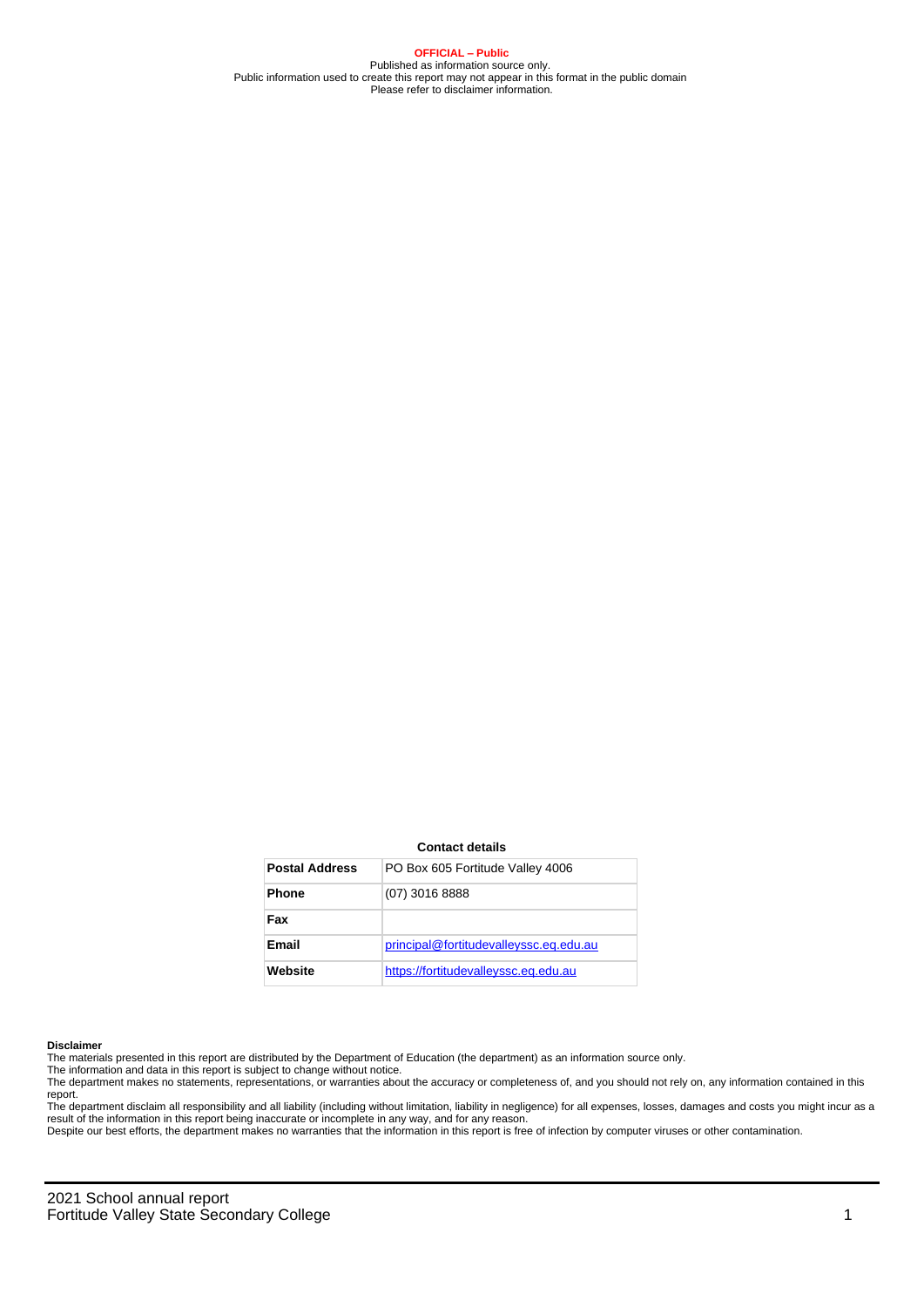| School context                   |                                                                                                                                                                                              |
|----------------------------------|----------------------------------------------------------------------------------------------------------------------------------------------------------------------------------------------|
| Coeducational or single sex      | Coeducational                                                                                                                                                                                |
| <b>Independent Public School</b> | No.                                                                                                                                                                                          |
| Year levels offered in 2021      | Year $7 -$ Year 9                                                                                                                                                                            |
| Webpages                         | Additional information about Queensland state schools is located on the:<br>My School website<br>Queensland Government data website<br>Queensland Government schools directory website.<br>٠ |

## **Characteristics of the student body**

#### **Student enrolments**

#### **Table 1: Student enrolments by year level**

|                   |      | <b>February</b> |      | <b>August</b> |      |      |  |
|-------------------|------|-----------------|------|---------------|------|------|--|
| <b>Year Level</b> | 2019 | 2020            | 2021 | 2019          | 2020 | 2021 |  |
| Year 7            |      | 138             | 154  |               | 137  | 156  |  |
| Year <sub>8</sub> |      |                 | 145  |               |      | 139  |  |
| <b>Total</b>      |      | 138             | 299  |               | 137  | 295  |  |

Notes

1. Student counts include headcount of all full- and part-time students at the school.

#### **Average class sizes**

#### **Table 2: Average class size information for each phase of schooling**

| <b>Year Levels</b> | 2020 | 2021 |
|--------------------|------|------|
| Year 7 – Year 10   |      | つに   |

Notes

1. Classes are measured against the target of 25 students per teacher in Prep to Year 3 and Years 11 to 12, and target of 28 students per teacher in Years 4 to 10. Where composite classes exist across cohorts (e.g. Year 3/4) the class size targets would be the lower cohort target.

## **Social climate**

#### **Respectful relationships education**

To support students' learning, health and wellbeing all state schools are required to implement respectful relationships education through the Prep to Year 10 Australian Curriculum: Health and Physical Education and/or through school pastoral care programs across Prep to Year 12.

#### **Parent, student and staff satisfaction**

Tables 3–5 show selected items from the Parent/Caregiver, Student and Staff School Opinion Surveys. In response to the COVID-19 health emergency, the annual school opinion surveys of students, teachers and staff were not administered in 2020. A new time series started in 2021 and data from this collection is not considered directly comparable with earlier collections due to significant methodology changes.

For state level information go to the **[School Opinion Survey](https://qed.qld.gov.au/publications/reports/statistics/schooling/schools/schoolopinionsurvey) webpage**.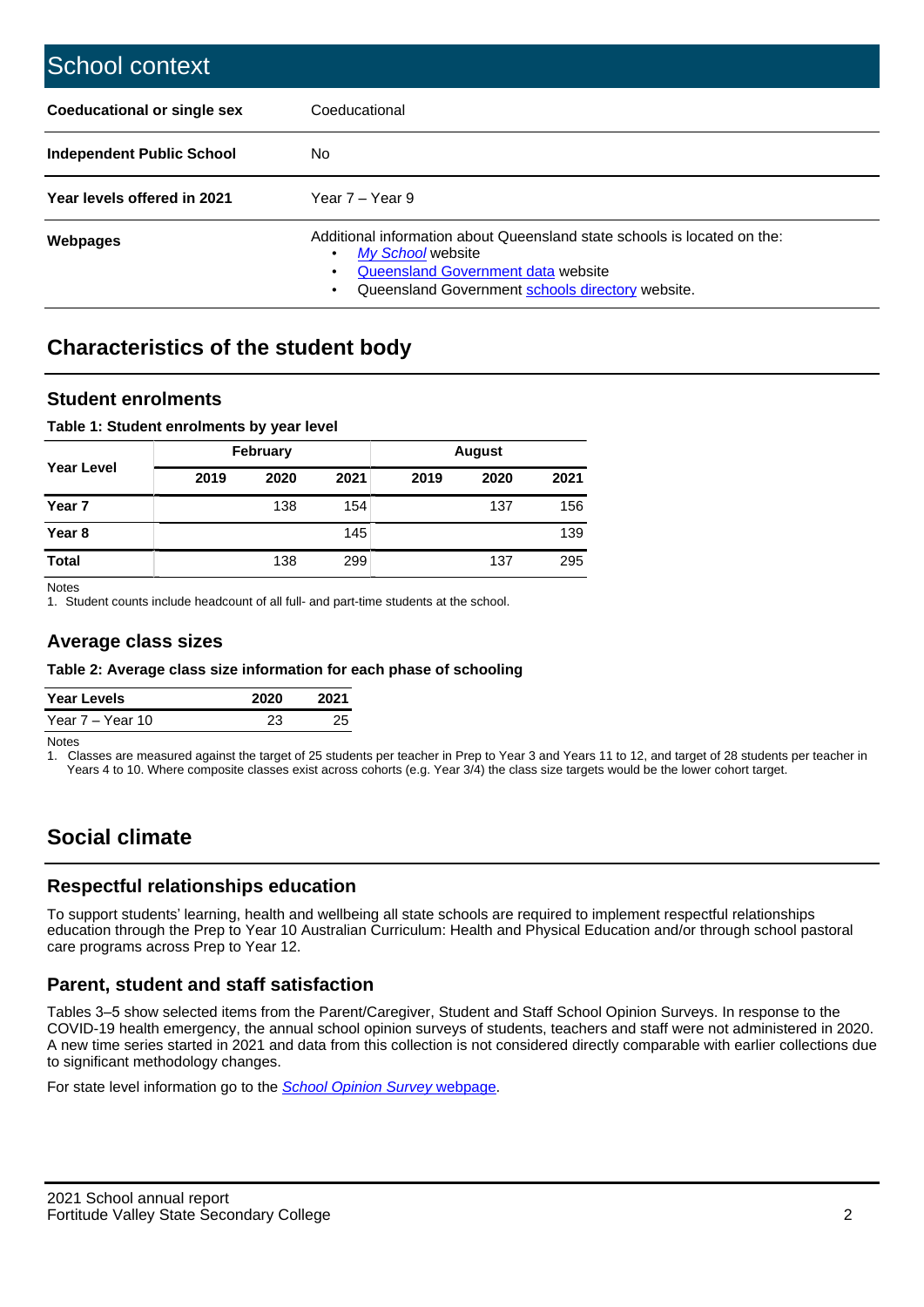| Percentage of parents/caregivers who agree <sup>1</sup> that:                                               | 2019 | 2020 | 2021   |
|-------------------------------------------------------------------------------------------------------------|------|------|--------|
| This is a good school.                                                                                      |      |      | 94.0%  |
| My child likes being at this school. <sup>2</sup>                                                           |      |      | 92.0%  |
| My child feels safe at this school. <sup>2</sup>                                                            |      |      | 93.3%  |
| My child's learning needs are being met at this school. <sup>2</sup>                                        |      |      | 71.6%  |
| My child is making good progress at this school. <sup>2</sup>                                               |      |      | 71.4%  |
| Teachers at this school expect my child to do his or her best. <sup>2</sup>                                 |      |      | 88.8%  |
| Teachers at this school provide my child with useful feedback about his or her school<br>work. <sup>2</sup> |      |      | 79.0%  |
| Teachers at this school motivate my child to learn. <sup>2</sup>                                            |      |      | 82.9%  |
| Teachers at this school treat students fairly. <sup>2</sup>                                                 |      |      | 89.9%  |
| I can talk to my child's teachers about my concerns. <sup>2</sup>                                           |      |      | 76.8%  |
| This school works with me to support my child's learning. <sup>2</sup>                                      |      |      | 75.3%  |
| This school takes parents' opinions seriously. <sup>2</sup>                                                 |      |      | 82.1%  |
| Student behaviour is well managed at this school. <sup>2</sup>                                              |      |      | 87.5%  |
| This school looks for ways to improve. <sup>2</sup>                                                         |      |      | 90.1%  |
| This school is well maintained. <sup>2</sup>                                                                |      |      | 100.0% |

Notes

1. Agree represents the percentage of respondents who Somewhat Agree, Agree or Strongly Agree with the statement.

2. Nationally agreed parents/caregiver items.

3. DW = Data withheld to ensure confidentiality.

#### **Table 4: Student Survey**

| Percentage of students who agree <sup>1</sup> that:                            | 2019 | 2020 | 2021  |
|--------------------------------------------------------------------------------|------|------|-------|
| I like being at my school. <sup>2</sup>                                        |      |      | 69.2% |
| I feel safe at my school. <sup>2</sup>                                         |      |      | 86.4% |
| My teachers motivate me to learn. <sup>2</sup>                                 |      |      | 85.0% |
| My teachers expect me to do my best. <sup>2</sup>                              |      |      | 92.6% |
| My teachers provide me with useful feedback about my school work. <sup>2</sup> |      |      | 85.2% |
| Teachers at my school treat students fairly. <sup>2</sup>                      |      |      | 76.4% |
| can talk to my teachers about my concerns. <sup>2</sup>                        |      |      | 69.8% |
| My school takes students' opinions seriously. <sup>2</sup>                     |      |      | 73.6% |
| Student behaviour is well managed at my school. <sup>2</sup>                   |      |      | 53.6% |
| My school looks for ways to improve. <sup>2</sup>                              |      |      | 77.8% |
| My school is well maintained. <sup>2</sup>                                     |      |      | 89.7% |
| My school gives me opportunities to do interesting things. <sup>2</sup>        |      |      | 82.2% |

Notes

1. Agree represents the percentage of respondents who Somewhat Agree, Agree or Strongly Agree with the statement.

2. Nationally agreed student items.

3. DW = Data withheld to ensure confidentiality.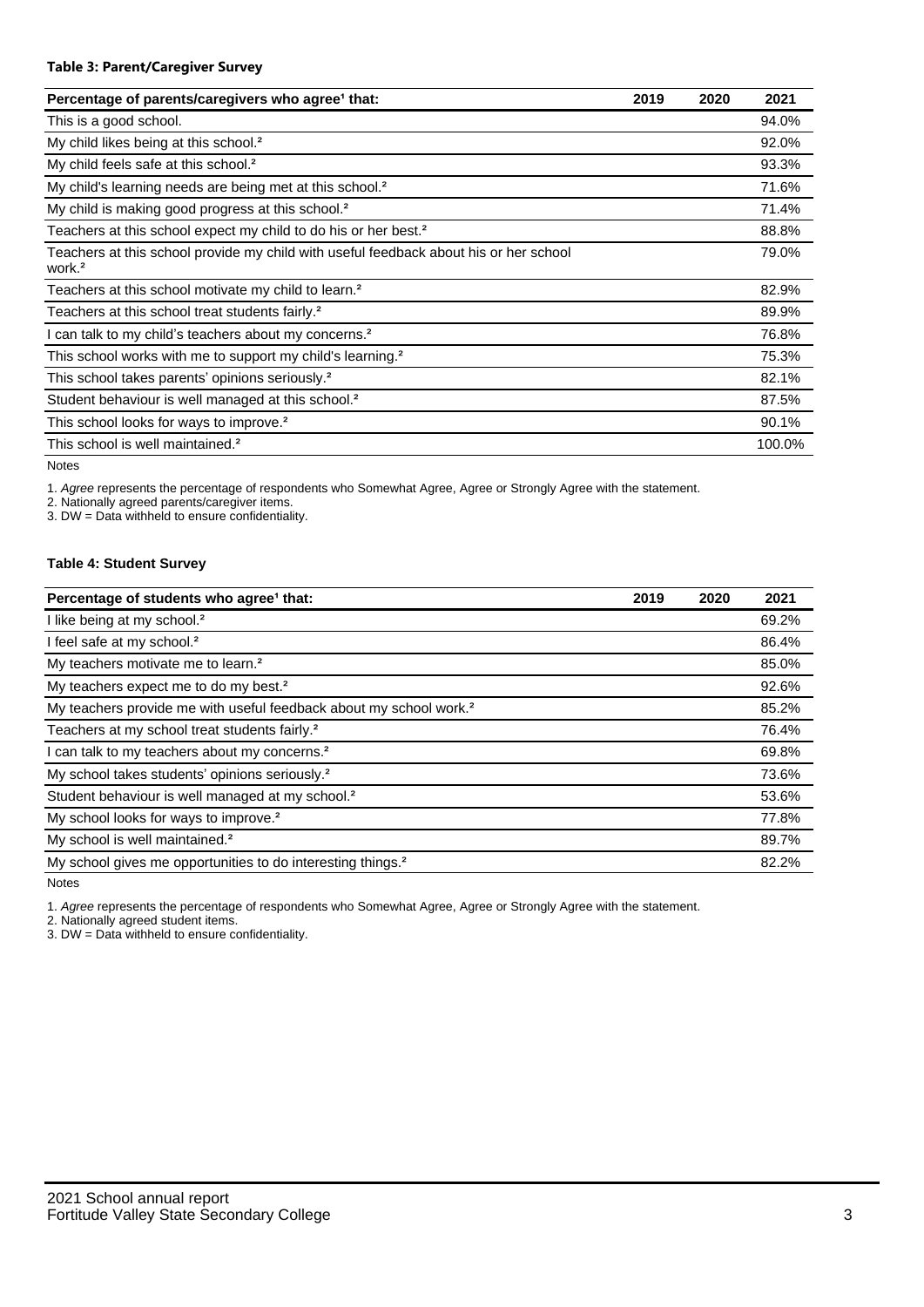#### **Table 5: Staff Survey**

| Percentage of staff who agree <sup>1</sup> that:                                                            | 2019 | 2020 | 2021   |
|-------------------------------------------------------------------------------------------------------------|------|------|--------|
| I feel confident embedding Aboriginal and Torres Strait Islander perspectives across the<br>learning areas. |      |      | 73.7%  |
| I enjoy working at this school. <sup>2</sup>                                                                |      |      | 70.0%  |
| I feel this school is a safe place in which to work. <sup>2</sup>                                           |      |      | 90.0%  |
| I receive useful feedback about my work at this school. <sup>2</sup>                                        |      |      | 53.6%  |
| Students are encouraged to do their best at this school. <sup>2</sup>                                       |      |      | 89.7%  |
| Students are treated fairly at this school. <sup>2</sup>                                                    |      |      | 87.5%  |
| Student behaviour is well managed at this school. <sup>2</sup>                                              |      |      | 50.0%  |
| Staff are well supported at this school. <sup>2</sup>                                                       |      |      | 57.1%  |
| This school takes staff opinions seriously. <sup>2</sup>                                                    |      |      | 55.2%  |
| This school looks for ways to improve. <sup>2</sup>                                                         |      |      | 75.9%  |
| This school is well maintained. <sup>2</sup>                                                                |      |      | 100.0% |
| This school gives me opportunities to do interesting things. <sup>2</sup>                                   |      |      | 82.1%  |

Notes

1. Agree represents the percentage of respondents who Somewhat Agree, Agree or Strongly Agree with the statement.

2. Nationally agreed staff items.

3. DW = Data withheld to ensure confidentiality.

#### **Description of how this school manages non-attendance**

Queensland state schools manage non-attendance in line with the Queensland Department of Education procedures: [Managing Student Absences and Enforcing Enrolment and Attendance at State Schools](https://ppr.qed.qld.gov.au/pp/managing-student-absences-and-enforcing-enrolment-and-attendance-at-state-schools-procedure); and [Roll Marking in State Schools,](https://ppr.qed.qld.gov.au/pp/roll-marking-in-state-schools-procedure) which outline processes for managing and recording student attendance and absenteeism.

#### **School disciplinary absences**

#### **Table 6: Count of school disciplinary absences at this school**

| Type of school disciplinary absence | 2019 | 2020 | 2021 |
|-------------------------------------|------|------|------|
| Short suspension                    |      | 3    | 25   |
| Long suspension                     |      |      |      |
| Exclusion                           |      |      |      |
| Cancellation                        |      |      |      |
| Total                               |      | З    | 26   |

Notes

1. School disciplinary absence (SDA) data is a total of short suspensions (1–10 days), long suspensions (11–20 days), exclusions and cancellations. 2. The number of SDAs is not the number of students who received an SDA as one student may be suspended several times in a school year. Each time a student is suspended it is recorded as an additional SDA. The data does not reflect the outcomes of appeal decisions.

3. 2020 data was impacted by the COVID-19 health emergency. There were significantly fewer SDAs during the home-based learning period (the first five weeks of Term 2) compared to other years.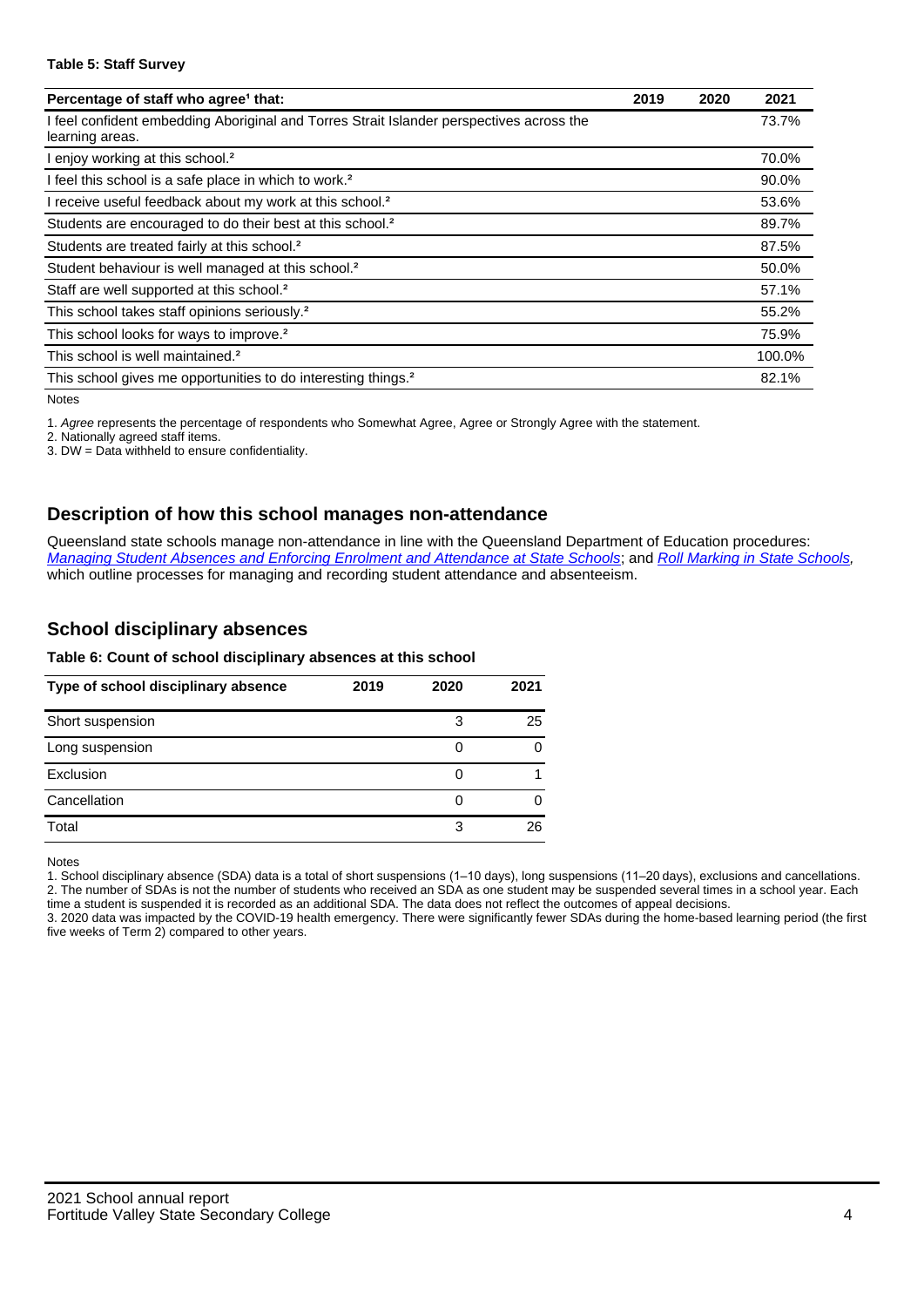#### **School income broken down by funding source**

School income, reported by financial year accounting cycle using standardised national methodologies and broken down by funding source is available via the [My School](http://www.myschool.edu.au/) website.

#### **How to access our income details**

- 1. Click on the My School link <http://www.myschool.edu.au/>.
- 2. Enter the school name or suburb of the school you wish to search.

| Search by school name or suburb | <b>School sector</b> | $\overline{\phantom{a}}$ | School type | <b>State</b> |  |
|---------------------------------|----------------------|--------------------------|-------------|--------------|--|
|                                 |                      |                          |             |              |  |

3. Click on View School Profile to access the school's profile.

| <b>View School Profile</b> |
|----------------------------|
|----------------------------|

4. Click on Finances and select the appropriate year to view school financial information.

## **Teacher standards and qualifications**

The Teacher registration eligibility requirements: Policy (p.1) states:

To be eligible for registration, a person must satisfy the Queensland College of Teachers (QCT) that they meet requirements regarding qualification and experience, or have otherwise met the requirements of the Australian Professional Standards for Teachers (APST). A person must also satisfy the QCT that they are suitable to teach and meet English language proficiency requirements. All these requirements are specified in the Act and the Education (Queensland College of Teachers) Regulation 2005 (the Regulation).

The qualifications required for teacher registration are successful completion of either -

- (a) a four-year initial teacher education program including teacher education studies of at least one year (e.g. a Bachelor of Education, or a double Bachelor degree in Science and Teaching) or
- (b) a one-year graduate initial teacher education program following a degree (e.g. a one-year Graduate Diploma of Education (Secondary) after a three-year Bachelor degree) or
- (c) another course of teacher education that the QCT is reasonably satisfied is the equivalent of (a) or (b). These are considered on a case-by-case basis.

For more information, please refer to the following link:

• <https://www.qct.edu.au/registration/qualifications>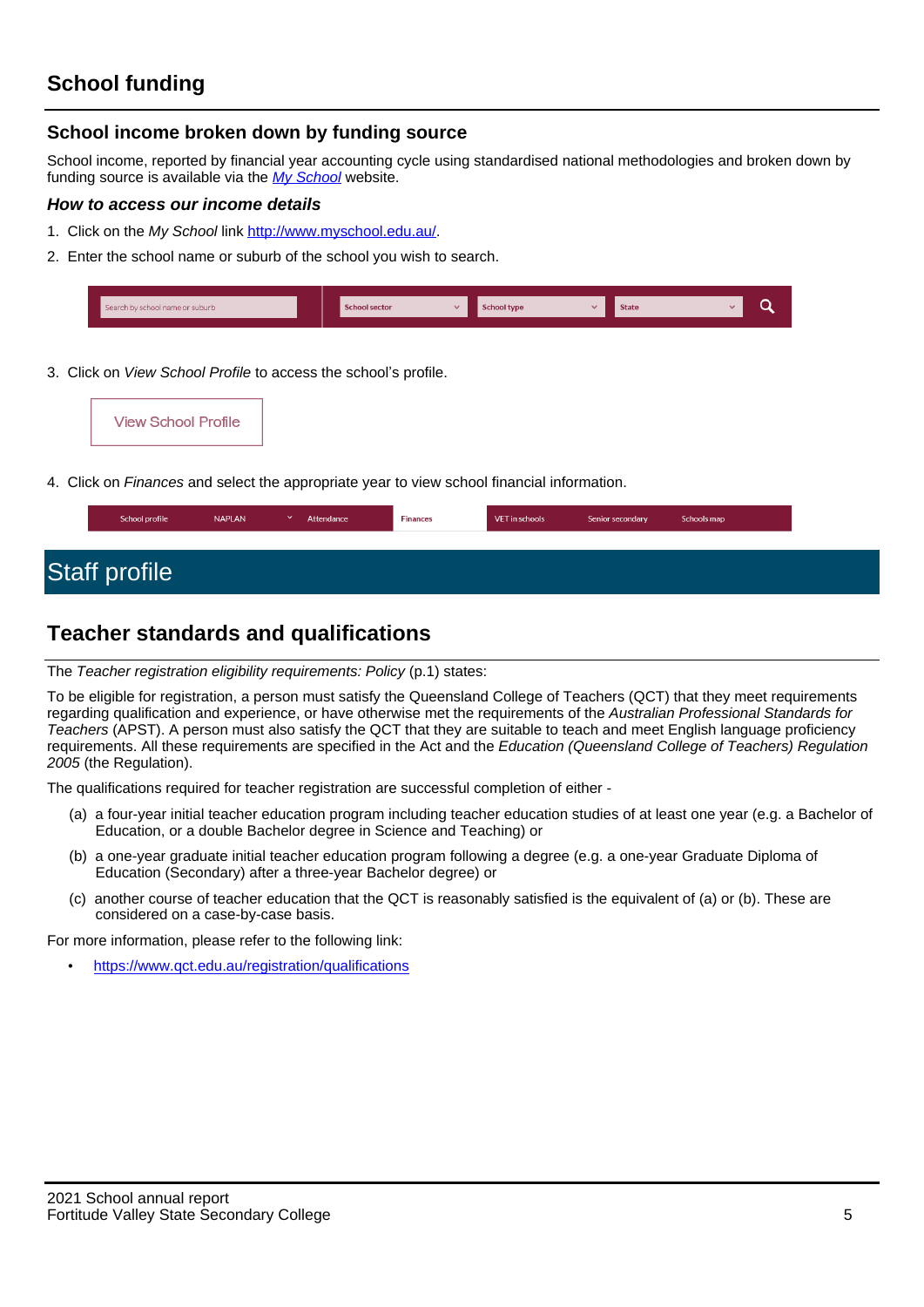### **Workforce composition**

#### **Staff composition, including Indigenous staff**

#### **Table 7: Workforce composition for this school**

|                    | <b>Teaching staff</b> |      |      | Non-teaching staff |      |      | Indigenous staff |      |      |
|--------------------|-----------------------|------|------|--------------------|------|------|------------------|------|------|
| <b>Description</b> | 2019                  | 2020 | 2021 | 2019               | 2020 | 2021 | 2019             | 2020 | 2021 |
| Headcount          |                       |      |      | <5                 | 15   | 18   |                  | ເລ   | כ>   |
| <b>FTF</b>         |                       |      | 26.  | <5                 | 13   | 15   |                  |      | כ>   |

Notes<br>1. T

Teaching staff includes school leaders.

2. Indigenous refers to Aboriginal and Torres Strait Islander people of Australia.<br>3. ETF = full-time equivalent

 $FTE = full-time equivalent$ 

# Student performance

### **Key student outcomes**

#### **Student attendance**

Tables 8–9 show attendance rates at this school as percentages. In 2020, the COVID-19 health emergency affected student attendance in Queensland Government schools. Comparisons between 2020 and other years' attendance data should not be made.

#### **Table 8: Overall student attendance at this school**

| <b>Description</b>                                  | 2019 | 2020 | 2021 |
|-----------------------------------------------------|------|------|------|
| Overall attendance rate for students at this school |      | 94%  | 91%  |

Notes

1. The attendance rate is the full- and part-time days attended as a percentage of enrolled school days.

2. Full-time students only.

#### **Table 9: Student attendance rates for each year level at this school**

| <b>Year Level</b> | 2019 | 2020 | 2021 |
|-------------------|------|------|------|
| Year 7            |      | 94%  | 91%  |
| Year 8            |      |      | 90%  |
| Year 9            |      |      |      |

Notes

1. The attendance rate is the full- and part-time days attended as a percentage of enrolled school days.<br>2. Full-time students only.

Full-time students only.

3. DW = Data withheld to ensure confidentiality